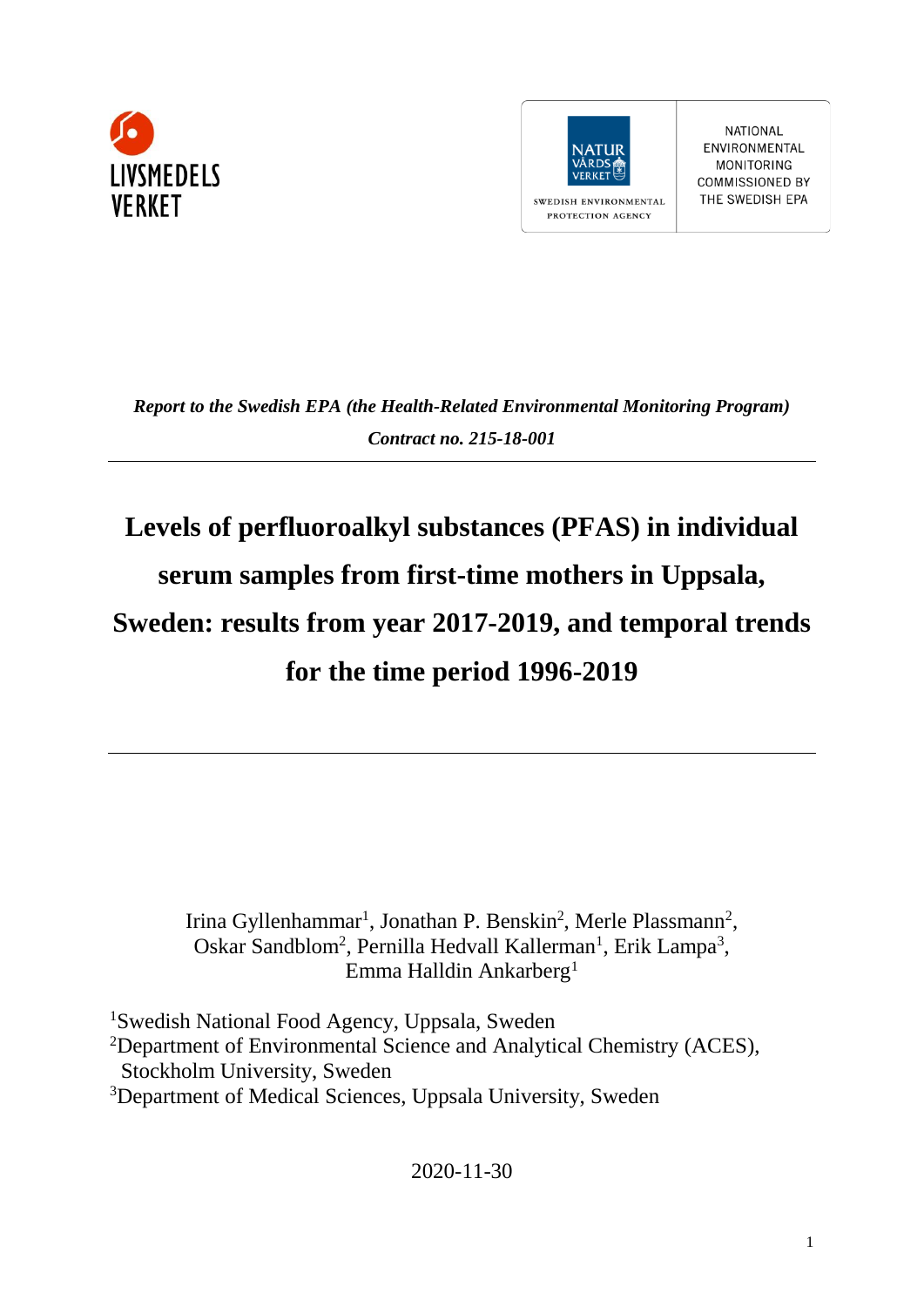# **Levels of perfluoroalkyl substances (PFAS) in individual serum samples from first-time mothers in Uppsala, Sweden: results from year 2017-2019, and temporal trends for the time period 1996-2019**

| Rapportförfattare<br>Irina Gyllenhammar, Livsmedelsverket                                          | Utgivare<br>Livsmedelsverket                                                                              |  |  |  |  |  |  |
|----------------------------------------------------------------------------------------------------|-----------------------------------------------------------------------------------------------------------|--|--|--|--|--|--|
| Jonathan P. Benskin, Stockholms universitet<br>Merle Plassmann, Stockholms universitet             | <b>Postadress</b><br>Box 622, 751 26 Uppsala                                                              |  |  |  |  |  |  |
| Oskar Sandblom, Stockholms universitet<br>Pernilla Hedvall Kallerman, Livsmedelsverket             | Telefon                                                                                                   |  |  |  |  |  |  |
| Erik Lampa, Uppsala universitet<br>Emma Halldin Ankarberg, Livsmedelsverket                        | 018-175500                                                                                                |  |  |  |  |  |  |
| Rapporttitel                                                                                       | <b>Beställare</b>                                                                                         |  |  |  |  |  |  |
| Levels of perfluoroalkyl substances (PFAS) in<br>individual serum samples from first-time          | Naturvårdsverket<br>106 48 Stockholm                                                                      |  |  |  |  |  |  |
| mothers in Uppsala, Sweden: results from                                                           | <b>Finansiering</b>                                                                                       |  |  |  |  |  |  |
| year 2017-2019, and temporal trends for the<br>time period 1996-2019                               | Nationell hälsorelaterad miljöövervakning                                                                 |  |  |  |  |  |  |
| Nyckelord för plats<br>Uppsala                                                                     |                                                                                                           |  |  |  |  |  |  |
| Nyckelord för ämne                                                                                 |                                                                                                           |  |  |  |  |  |  |
| Perfluorerade alkylsyror, PFCA, PFSA, serum, kvinnor                                               |                                                                                                           |  |  |  |  |  |  |
| Tidpunkt för insamling av underlagsdata<br>1996-2019                                               |                                                                                                           |  |  |  |  |  |  |
| Sammanfattning                                                                                     | Sedan 1996 har Livsmedelsverket regelbundet samlat in blodprover från förstföderskor i Uppsala för        |  |  |  |  |  |  |
| analys av persistenta halogenerade organiska miljöföroreningar (POP). Poly- och perfluorerade      |                                                                                                           |  |  |  |  |  |  |
|                                                                                                    | alkylsyror (PFAS) är en sådan substansgrupp. I vårt projekt undersöks bland annat hur exponering för      |  |  |  |  |  |  |
|                                                                                                    | PFAS har förändrats sedan stora ändringar i produktion av kemikalierna skett runt millennieskiftet. I     |  |  |  |  |  |  |
| följande rapport redovisas halter av PFAS i serum från förstföderskor provtagna 2017-2019 samt     |                                                                                                           |  |  |  |  |  |  |
|                                                                                                    | tidstrender för perioden 1996-2019. PFOS förekommer i högst halt i serum följt av PFHxS och PFOA.         |  |  |  |  |  |  |
| Hälften av förstföderskorna, provtagna 2017-2019, hade serumhalter över den nivå hos mammor som är |                                                                                                           |  |  |  |  |  |  |
|                                                                                                    | önskvärd för att skydda barnet mot hög exponering under foster- och amningsperioden, fastställd av        |  |  |  |  |  |  |
|                                                                                                    | EFSA 2020. Serumhalter av PFUnDA har ökat cirka 2 % per år under hela studieperioden, medan det           |  |  |  |  |  |  |
|                                                                                                    | för PFNA observerades en ökning av halter fram till omkring år 2008 och därefter sjunker halterna. På     |  |  |  |  |  |  |
| grund av dricksvattenföroreningar av PFAS har serumhalterna av PFBS och PFHxS ökat hos             |                                                                                                           |  |  |  |  |  |  |
|                                                                                                    | förstföderskorna från Uppsala. Efter år 2010-2011 har halterna i serum börjat minska (change-point        |  |  |  |  |  |  |
|                                                                                                    | year), vilket överensstämmer med att åtgärder för att sänka halten PFAS i dricksvattnet har satts in      |  |  |  |  |  |  |
|                                                                                                    | sedan föroreningen upptäcktes i juli 2012. Resultaten visar att storskalig utfasning av PFOS och PFOA     |  |  |  |  |  |  |
|                                                                                                    | internationellt har resulterat i minskande exponering i befolkningen och serumhalterna minskade årligen   |  |  |  |  |  |  |
|                                                                                                    | med 5 % för PFOA och 9 % för PFOS under studieperioden i Uppsala. Kvinnor med högst utbildning            |  |  |  |  |  |  |
|                                                                                                    | (mer än 3 år eftergymnasial utbildning) hade 10-70 % högre PFAA-halter än kvinnor med lägst utbildning    |  |  |  |  |  |  |
|                                                                                                    | (gymnasieskola). Störst skillnad observerades för PFBS och PFHxS som till viss del sannolikt beror på     |  |  |  |  |  |  |
| att kvinnor med högst utbildning i högre grad bott inne i Uppsala stad och därigenom fått högre    |                                                                                                           |  |  |  |  |  |  |
| exponering via dricksvattnet, än kvinnor med lägst utbildning som bott längre från stadskärnan.    |                                                                                                           |  |  |  |  |  |  |
|                                                                                                    | Serumhalterna av flera av de långkedjiga karboxylsyrorna minskade med 1-3 % per enhetsökning av           |  |  |  |  |  |  |
|                                                                                                    | BMI, vilket antyder att överviktiga kvinnor hade något lägre halter av dessa PFAA än kvinnor med lågt     |  |  |  |  |  |  |
|                                                                                                    | BMI. Det är viktigt att fortsätta följa trender av PFAS i POPUP för att se om exponeringen fortsätter att |  |  |  |  |  |  |
|                                                                                                    | minska, och för de ämnen som inte visar någon nedåtgående trend om nivåerna kommer att plana ut för       |  |  |  |  |  |  |
| att sedan minska.                                                                                  |                                                                                                           |  |  |  |  |  |  |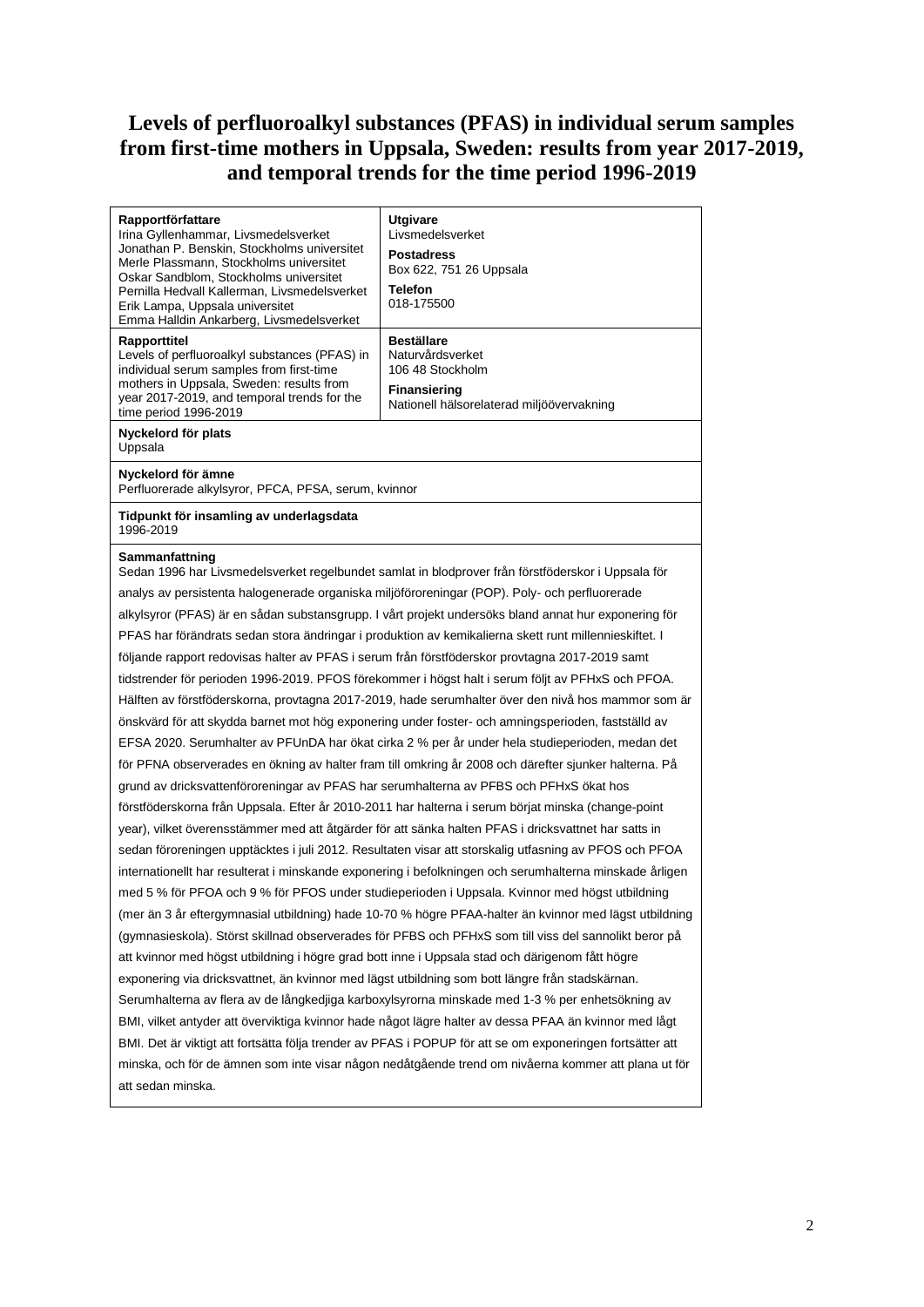# **Levels of perfluoroalkyl substances (PFAS) in individual serum samples from first-time mothers in Uppsala, Sweden: results from year 2017-2019, and temporal trends for the time period 1996-2019**

## **Background**

With funding from the Swedish Environmental Protection Agency (EPA), the Swedish National Food Agency (NFA) has recruited first-time mothers in Uppsala since 1996 with the aim to estimate the body burdens of POPs among pregnant and nursing women and to estimate temporal trends of the exposure of fetuses and infants. The study, known as POPUP (Persistent Organic Pollutants in Uppsala Primiparas), has analysed poly- and perfluoroalkyl substances (PFAS) in serum samples from the mothers from 1996 onwards.

PFAS have been manufactured world-wide for many decades, for uses in industrial processes (e.g. production of fluoropolymers), as water and stain proofing agents, and in lubricants, paints and fire-fighting foams (Kissa 2001; Prevedouros et al. 2006). Today over 4000 PFAS are known to exist on the global market and some of them, such as perfluoroalkyl acids (PFAAs), are very persistent in the environment and are detected worldwide in humans and wildlife (Giesy and Kannan 2001; Kissa 2001; Kannan et al. 2004; Houde et al. 2006). Since the start of the 21st century measures have been taken to decrease and stop production and use of the most widely distributed PFAS, perfluorooctane sulfonic acid (PFOS) and perfluorooctanoic acid (PFOA). Humans are exposed to PFAS mainly via food and drinking water due to environmental contamination, but also via dust, air, and the use of products containing PFAAs and related compounds (Vestergren et al. 2012a; Poothong et al. 2020). In Uppsala, drinking water has been contaminated with PFAAs since at least 1996, most probably due to contamination from point sources (fire-fighting training areas) resulting in elevated PFAAs serum levels in mothers and children in the POPUP study (Gyllenhammar et al. 2015, Gyllenhammar et al. 2019). PFAS transfer over the placenta and into breastmilk are important exposure routes for PFAS early in life, and the relative importance of these pathways seems to depend on carbon chain length and functional groups of PFAS homologues (Gützkow et al. 2012, Gyllenhammar et al. 2018, Mondal et al. 2012)

Temporal trends of PFAS in first-time mothers have been published for earlier periods in pooled samples (Glynn et al. 2012; Gebbink et al. 2015; Gyllenhammar et al. 2017; Miaz et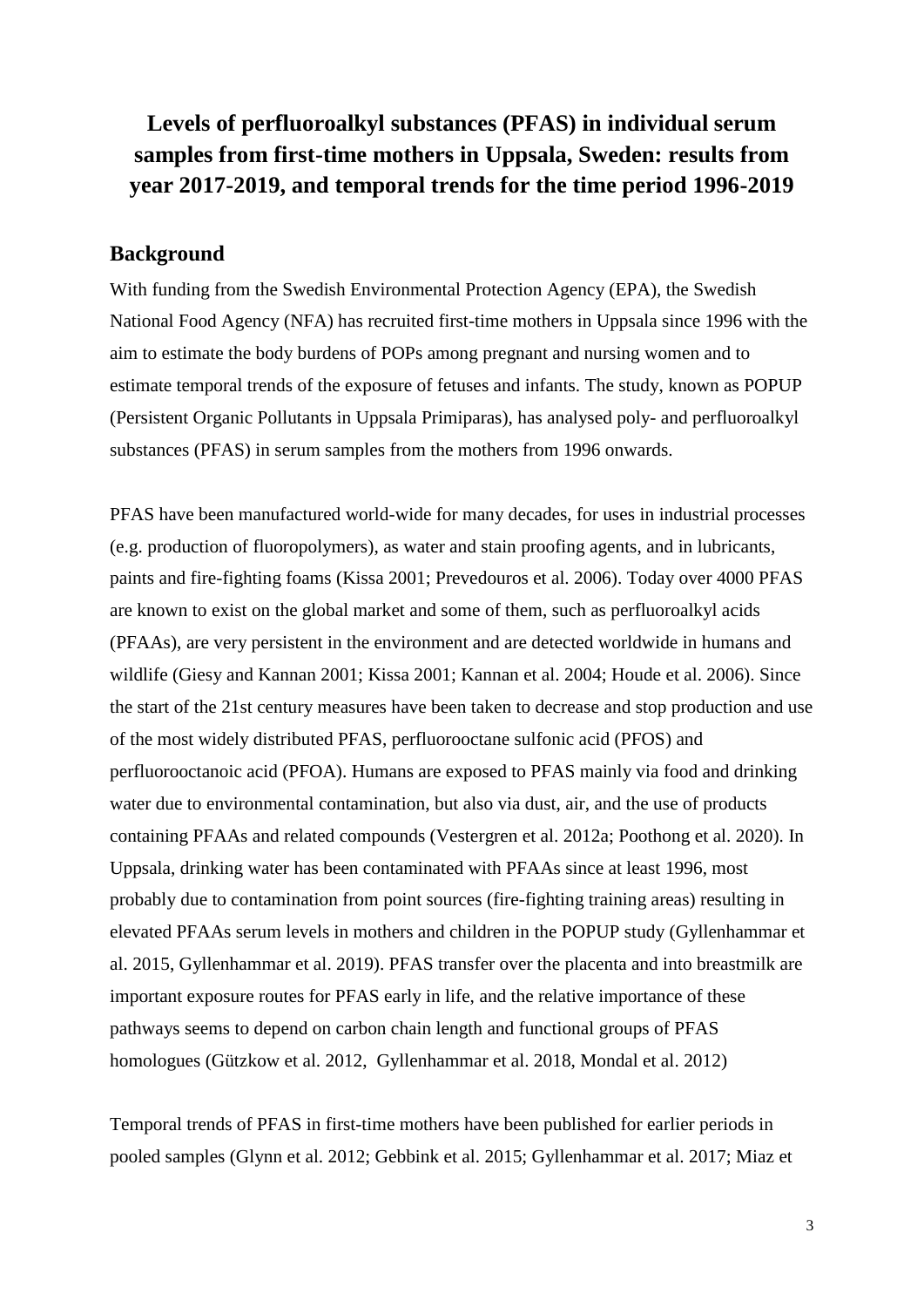al. 2020) and individual samples (Glynn et al. 2017) from the POPUP-study. The following report presents results of PFAS analyses in individual serum samples from first-time mothers sampled in 2017-2019 (according to agreement 215-18-001). The new data were used to establish updated temporal trends and possible change points (CP) for the period 1996-2019.

# **Material and methods**

## *Recruitment and sampling*

In the POPUP study first-time mothers from the general population living in Uppsala County were recruited between 1996 and 2019 as described in Glynn et al. (2012). The participants donated a blood sample 3 weeks after delivery. Blood sampling was carried out using 10 ml Vacutainer® or Vacuette® serum tubes, and serum was stored at -20°C. The study was approved by the local ethics committee of Uppsala University, and the participating women gave informed consent prior to the inclusion in the study. Personal characteristics of the participating mothers during 2017-2019 are shown in Table 1.

| <b>Variable</b>             |                                                     | $\mathbf n$ | Mean | <b>Median</b> | Range         |
|-----------------------------|-----------------------------------------------------|-------------|------|---------------|---------------|
| Age $(yr)$                  |                                                     | 110         | 30.4 | 30.2          | 21.9-45.3     |
| Pre-pregnancy BMI $(kg/m2)$ |                                                     | 110         | 23.6 | 22.6          | 17.9-44.1     |
|                             | Weight gain during pregnancy (% of initial weight)  | 110         | 25.4 | 25.3          | $-1 - 57.1$   |
|                             | Weight reduction from delivery to sampling $(\%)^a$ | 110         | 9.0  | 8.9           | $0.16 - 14.8$ |
| <b>Variable</b>             |                                                     |             | $\%$ |               |               |
| Education                   | max 3-4 yr high school                              | 15          | 13.6 |               |               |
|                             | 1-3 yr higher education                             | 27          | 24.5 |               |               |
|                             | $>3$ yr higher education                            | 68          | 61.8 |               |               |
| Smoking                     | never                                               | 92          | 83.6 |               |               |
|                             | former smoker                                       | 16          | 14.5 |               |               |
|                             | smoker*                                             | 2           | 1.8  |               |               |

**Table 1.** Personal characteristics of the participating mothers during 2017-2019.

\*Those that stopped smoking during the first trimester were included in the smoker group.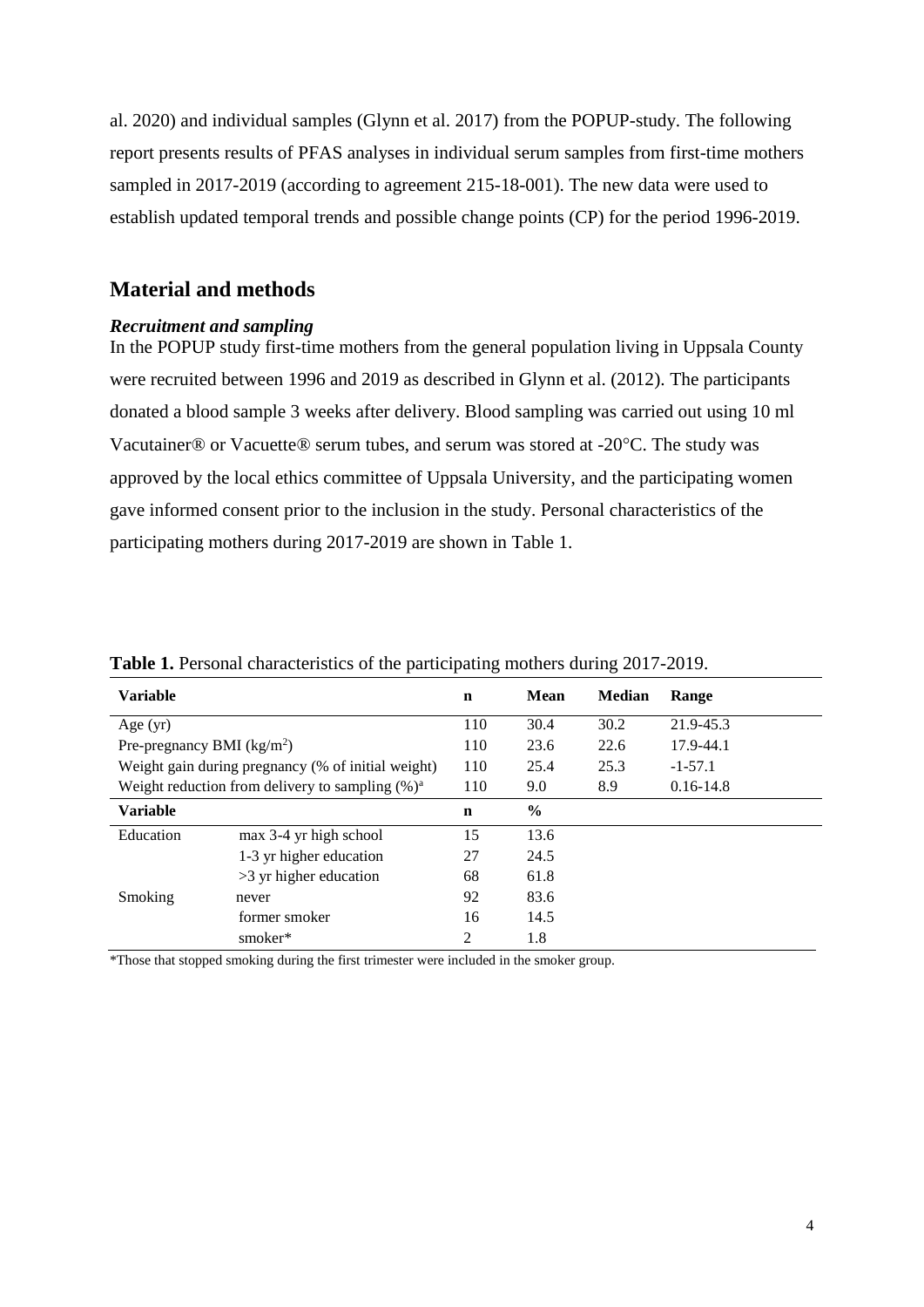#### **PFAS analyses**

PFAS (Table 2) were analyzed as described in Gyllenhammar et al. (2015). In short, 0.5g of serum was spiked with internal standards and extracted with acetonitrile. The concentrated extract underwent dispersive clean-up with graphitized carbon. Aqueous ammonium acetate and volumetric standards were added before instrumental analysis on an Acquity ultraperformance liquid chromatography system (UPLC) coupled to a Xevo TQ-S tandem mass spectrometer (MS/MS) (both from Waters Corp., Milford, MA, U.S.) operated in negative electrospray ionization, multiple reaction monitoring mode.

The instrumental method including optimized parameters is described in detail in Vestergren et al. (2012b). Quantification was performed by isotope dilution using an 8-point calibration curve (linear, 1/x weighting, excluding the origin) which was run before and after the samples. For most targets, exactly matched isotopically labelled internal standards were available. For PFBS, PFTriDA, PFTeDA, and PFPeDA, a structurally similar internal standard was used (Table 2). For PFHxS and PFOS, branched and linear isomers were quantified separately.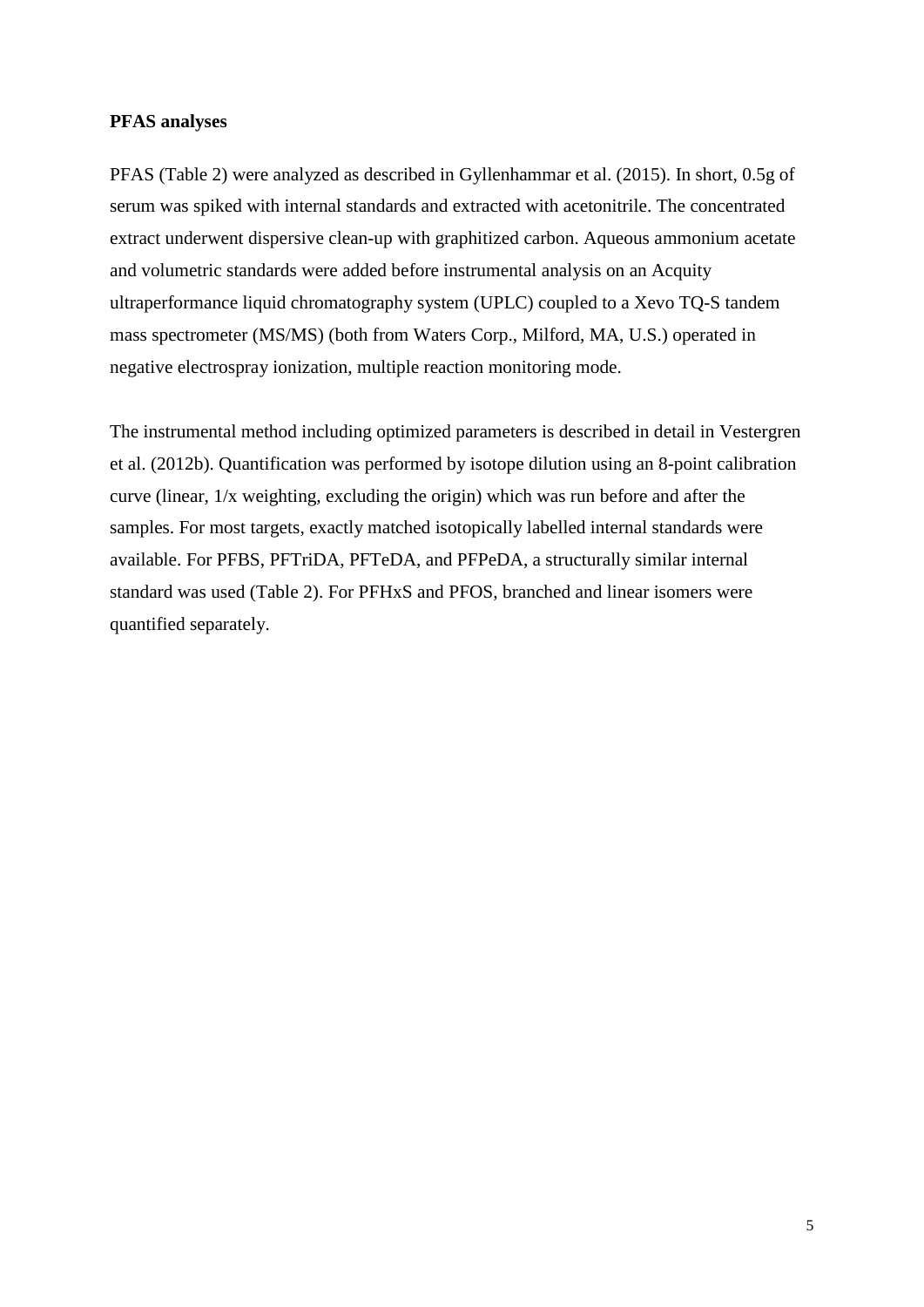**Table 2.** PFAS included in the study.

| Compound                                                  | Abbreviation      | <b>IS</b>        | LOQ   |
|-----------------------------------------------------------|-------------------|------------------|-------|
| Perfluorobutanoate                                        | <b>PFBA</b>       | M4PFBA           | 0.037 |
| Perfluoropentanoate                                       | PFPeA             | M2PFDoDA         | 0.043 |
| Perfluorohexanoate                                        | <b>PFHxA</b>      | M4PFHpA          | 0.082 |
| Perfluoroheptanoate                                       | PFHpA             | M4PFHpA          | 0.082 |
| Perfluorooctanoate linear isomer                          | lin-PFOA          | M4PFOA           | 0.082 |
| Perlfuorooctanoate branched isomers                       | br-PFOA           | M4PFOA           | 0.082 |
| Perfluorononanoate                                        | <b>PFNA</b>       | M5PFNA           | 0.082 |
| Perfluorodecanoate                                        | <b>PFDA</b>       | M2PFDA           | 0.082 |
| Perfluoroundecanoate                                      | PFUnDA            | M2PFUnDA         | 0.082 |
| Perfluorododecanoate                                      | <b>PFDoDA</b>     | M2PFDoDA         | 0.161 |
| Perfluorotridecanoate                                     | PFTriDA           | M2PFDoDA         | 0.082 |
| Perfluorotetradecanoate                                   | PFTeDA            | M2PFDoDA         | 0.082 |
| Perfluoropentadecanoate                                   | PFPeDA            | M2PFDoDA         | 0.082 |
| Perfluorohexadecanoate                                    | <b>PFHxDA</b>     | M2PFDoDA         | 1.152 |
| Perfluorooctadecanoate                                    | PFOcDA            | M2PFDoDA         | 3.878 |
| Perfluorobutanesulfonate                                  | <b>PFBS</b>       | 18O2-PFHxS       | 0.072 |
| Perfluoropentanesulfonate                                 | <b>PFPeS</b>      | 18O2-PFHxS       | 0.078 |
| Perfluorohexanesulfonate lin.                             | lin-PFHxS         | 18O2-PFHxS       | 0.078 |
| Perfluorohexanesulfonate br.                              | br-PFHxS          | 18O2-PFHxS       | 0.078 |
| Perfluoroheptanesulfonate                                 | PFHpS             | M4PFOS           | 0.078 |
| Perfluorooctanesulfonate lin.                             | lin-PFOS          | M4PFOS           | 0.078 |
| Perfluorooctanesulfonate br.                              | br-PFOS           | M4PFOS           | 0.078 |
| Perfluorononanesulfonate                                  | <b>PFNS</b>       | M4PFOS           | 0.078 |
| Perfluorodecanesulfonate lin.                             | lin-PFDS          | M4PFOS           | 0.080 |
| Perfluorodecanesulfonate br.                              | br-PFDS           | M4PFOS           | 0.080 |
| Perfluoroundecanesulfonate                                | PFUnDS            | M4PFOS           | 0.080 |
| Sodium Dodecafluoro-3H-4,8,-dioxanonanoate                | <b>NaDONA</b>     | M4PFOA           | 0.084 |
| Potassium 9-chlorohexadecafluoro-3-oxanonanoe-1-sulfonate | 9Cl-PF3ONS        | M2PFDA           | 0.082 |
| Potassium 11-chloroeicosafluoro-3-oxaundecane-1-sulfonate | 11Cl-PF3OUdS      | M2PFDA           | 0.145 |
| 3:3 Fluorotelomer carboxylic acid                         | $3:3$ FTA (FPrPA) | M2PFHxA          | 0.286 |
| 5:3 Fluorotelomer carboxylic acid                         | 5:3 FTA (FPePA)   | M4PFOA           | 0.098 |
| 7:3 Fluorotelomer carboxylic acid                         | 7:3 FTA (FHpPA)   | M2PFDA           | 0.330 |
| 4:2 Fluorotelomer sulfonate                               | 4:2 FTS           | M2 6:2 FTS       | 0.082 |
| 6:2 Fluorotelomer sulfonate                               | 6:2 FTS           | M2 6:2 FTS       | 0.374 |
| 8:2 Fluorotelomer sulfonate                               | 8:2 FTS           | M2 6:2 FTS       | 0.084 |
| Perfluorooctane sulfonamide lin,                          | lin-FOSA          | M8FOSA           | 0.087 |
| Perfluorooctane sulfonamide br.                           | br-FOSA           | M8FOSA           | 0.084 |
| Perfluorooctane sulfonamidoacetate lin.                   | lin-FOSAA         | d3-MeFOSAA       | 1.183 |
| Perfluorooctane sulfonamidoacetate br.                    | br-FOSAA          | d3-MeFOSAA       | 0.292 |
| Methyl perfluorooctane sulfonamidoacetate lin.            | lin-MeFOSAA       | d3-MeFOSAA       | 0.294 |
| Methyl perfluorooctane sulfonamidoacetate br.             | br-MeFOSAA        | d3-MeFOSAA       | 0.294 |
| Ethyl perfluorooctane sulfonamidoacetate lin.             | lin-EtFOSAA       | d5-EtFOSAA       | 0.272 |
| Ethyl perfluorooctane sulfonamidoacetate br.              | br-EtFOSAA        | d5-EtFOSAA       | 0.082 |
| 6:2 Fluorotelomer phosphate diester                       | 6:2 diPAP         | M4 6:2/6:2 diPAP | 0.296 |
| 6:2/8:2 Fluorotelomer phosphate diester                   | 6:2/8:2 diPAP     | M4 8:2/8:2 diPAP | 0.082 |
| 8:2 Fluorotelomer phosphate diester                       | 8:2 diPAP         | M4 8:2/8:2 diPAP | 0.082 |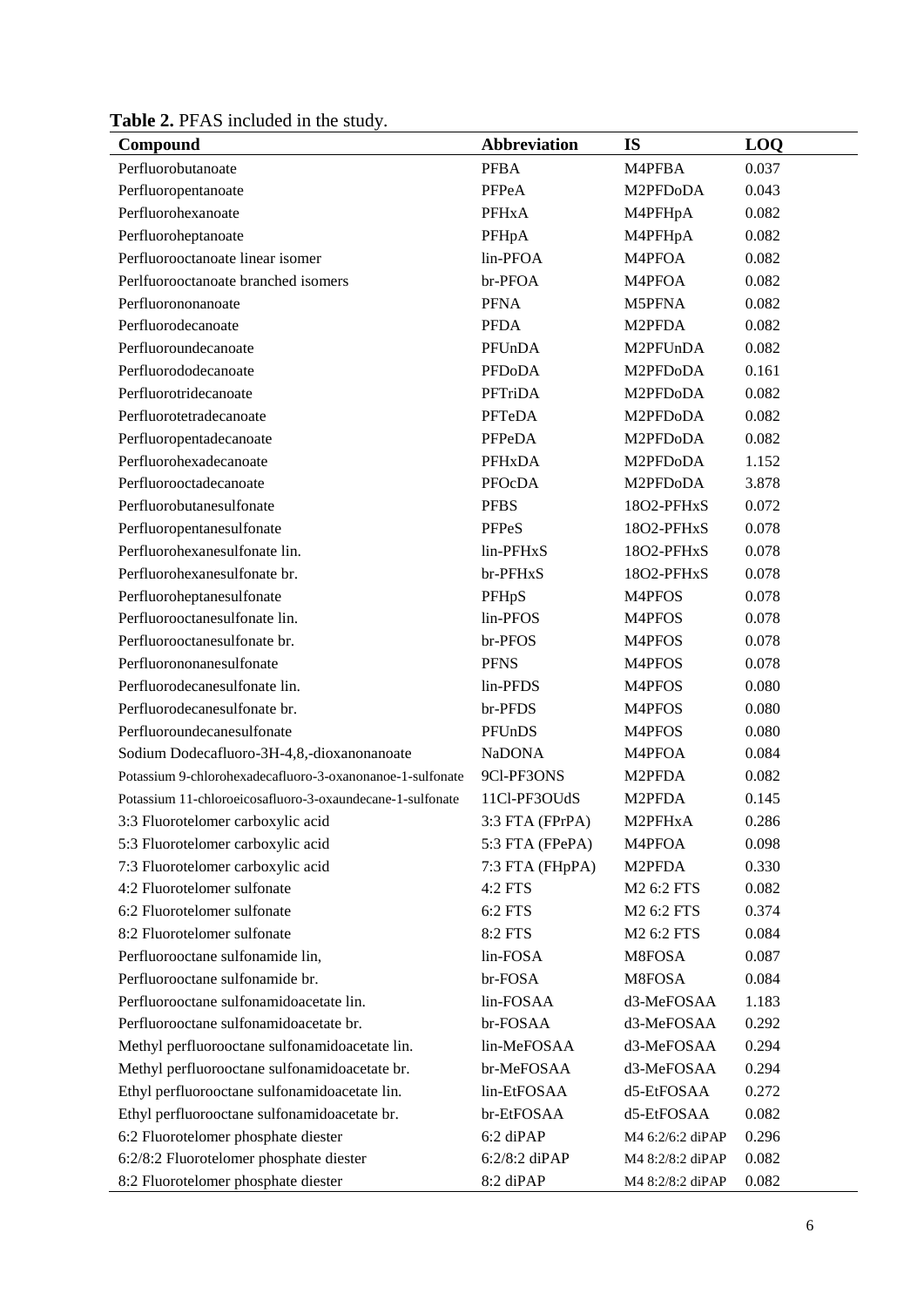A procedural blank and control sample were included in each batch of samples. The samples were analyzed in different batches and the method quantification limits (limit of quantification, LOQs) for the different analytical batches are provided in Table 3. Absolute recoveries of the internal standards (determined relative to 13C8-PFOA) were on an average between 60% and 69%. Further method validation parameters are provided in Glynn et al. (2012).

| <b>PFAS</b>         | <b>Analytical batch</b> |                          |       |                          |                          |                          |       |       |       |  |
|---------------------|-------------------------|--------------------------|-------|--------------------------|--------------------------|--------------------------|-------|-------|-------|--|
|                     | 1                       | 2                        | 3     | $\overline{\mathbf{4}}$  | 5                        | 6                        | 7     | 8     | 9     |  |
| PFHpA               | 0.040                   | 0.10                     | 0.030 | 0.14                     | 0.14                     | 0.162                    | 0.008 | 0.082 | 0.082 |  |
| <b>PFOA</b>         | 0.20                    | 0.25                     | 0.30  | 0.030                    | 0.14                     | 0.162                    | 0.140 | 0.082 | 0.082 |  |
| <b>PFNA</b>         | 0.050                   | 0.10                     | 0.010 | 0.030                    | 0.040                    | 0.162                    | 0.008 | 0.082 | 0.082 |  |
| <b>PFDA</b>         | 0.050                   | 0.070                    | 0.010 | 0.070                    | 0.15                     | 0.162                    | 0.008 | 0.082 | 0.082 |  |
| PFUnDA              | 0.050                   | 0.050                    | 0.010 | 0.020                    | 0.060                    | 0.036                    | 0.008 | 0.082 | 0.082 |  |
| PFD <sub>o</sub> DA | 0.050                   | 0.050                    | 0.010 | 0.030                    | 0.060                    | 0.036                    | 0.008 | 0.082 | 0.161 |  |
| PFTrDA              | 0.050                   | 0.050                    | 0.030 | 0.020                    | 0.040                    | 0.036                    | 0.008 | 0.082 | 0.082 |  |
| <b>PFBS</b>         | 0.010                   | 0.010                    | 0.15  | 0.090                    | 0.10                     | 0.186                    | 0.007 | 0.279 | 0.072 |  |
| <b>PFPeS</b>        |                         |                          |       | $\overline{\phantom{a}}$ |                          |                          | 0.008 |       | 0.078 |  |
| lin-PFHxS           | 0.010                   | 0.10                     | 0.060 | 0.020                    | 0.040                    | 0.036                    | 0.008 | 0.227 | 0.078 |  |
| br-PFHxS            | 0.010                   | 0.010                    | 0.050 | 0.020                    | 0.040                    | 0.036                    | 0.008 | 0.078 | 0.078 |  |
| PFHpS               | Ξ.                      | $\overline{\phantom{a}}$ |       | Ξ.                       | $\overline{\phantom{a}}$ | $\overline{\phantom{a}}$ | 0.008 |       | 0.078 |  |
| lin-PFOS            | 0.010                   | 0.50                     | 0.10  | 0.030                    | 0.040                    | 0.034                    | 0.008 | 0.078 | 0.078 |  |
| br-PFOS             | 0.010                   | 0.20                     | 0.020 | 0.030                    | 0.040                    | 0.15                     | 0.008 | 0.078 | 0.078 |  |

**Table 3.** Limits of quantification (LOQs) for the different analytical batches, analysed 2013- 2020.

 $-$  = not analysed

#### **Statistical analyses**

For statistical analyses, concentrations below LOQ were replaced with LOQ/√2. PFAA temporal trends were investigated by log-linear regression analysis of yearly geometric mean values for the whole period 1996-2019. As a consequence of the logarithmic transformation, the associations between sampling year and PFAS concentrations are presented as percent change of concentrations per year, and not as change in absolute levels. To estimate a possible change-point (CP) in the temporal trends we used the technique described in Sturludottir et al. (2015). Briefly, the whole time-series was repeatedly divided into two parts with at least four years in each part. A series of generalized least squares (GLS) regression models, allowing for different time trends on each side of the possible CP, were fitted and the log-likelihood values were compared to a null model that did not allow a CP. If a model with a CP showed a sufficiently better fit to the data than the null model, the CP model was accepted. The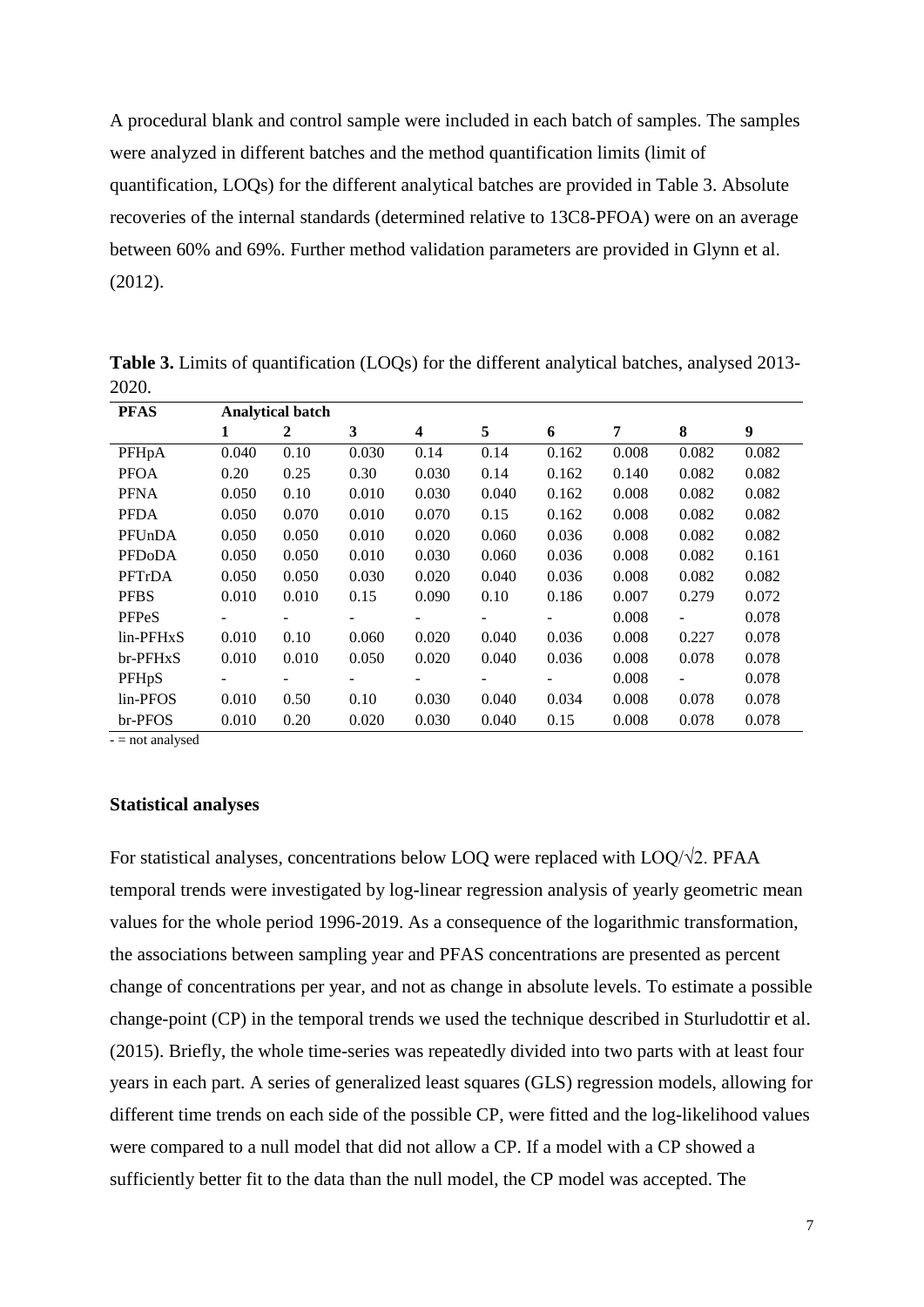associations between PFAS levels and the covariates age, BMI, weight gain during pregnancy, weight loss after delivery, education level, and maternal smoking were assessed using linear mixed models with random intercepts for sampling year to account for the hierarchical nature of the data.

# **Results and discussion**

Among perfluoroalkyl carboxylic acids (PFCAs) the mean level in serum sampled 2017-2019 was highest for lin-PFOA (1.2 ng/g serum) and declined in the order lin-PFOA>PFNA>PFDA~PFUnDA (Table 4). For PFHpA and PFTrDA most women had serum levels below LOQ. All women had serum levels above LOQ for the sulfonic acids, lin-PFHxS, lin-PFOS, and br-PFOS with median levels ranging from 1.2 to 3.7 ng/g (Table 4). For the first time PFPeS and PFHpS was analysed in POPUP mothers and the results showed that most women had serum levels below LOQ (Table 4). For PFBS and 9Cl-PF3ONS only one serum sample had levels over LOQ. In all mothers, the levels of PFBA, PFPeA, PFHxA, br-PFOA, PFDoDA, PFTeDA, PFPeDA, PFHxDA, PFOcDA, PFNS, lin-PFDS, br-PFDS, PFUnDS, lin-FOSA, br-FOSA, lin-FOSAA, br-FOSAA, lin-MeFOSAA, br-MeFOSAA, lin-Et-FOSAA, br-Et-FOSAA, 11Cl-PF3OUdS, NaDONA, HFPO-DA, FPrPA, FPePA, FHpPA, 4:2 FTS, 6:2 FTS, 8:2 FTS, 6:2 diPAP, 8:2 diPAP and 6:2/8:2 diPAP were below LOQ.

In September 2020, the European Food Safety Authority (EFSA) published a scientific opinion on health risks of PFAS in Food (EFSA 2020). EFSA has established a new tolerable weekly intake (TWI) of 4.4 ng/kg body weight/week for the sum of the four PFAAs; PFOA, PFNA, PFHxS, and PFOS. A serum level of 6.9 ng/ml was estimated to be the maternal body burden attained after a maternal life-time intake (35 yrs) at TWI before pregnancy. This serum level was considered safe and would not cause levels in the child that would be of health concern after pregnancy and 1 year of breastfeeding. When comparing the safe maternal level established by EFSA with the results in the present study the sum of the four PFAA (PFAA4) was in mean 7.4 and median 7.0 (Table 4). In total, 51% of the women had serum levels above the safe levels during the period 2017-2019. The drinking water in Uppsala have in some areas of the city been contaminated with PFHxS, and to a lesser degree with PFOS, PFOA and PFBS (Gyllenhammar et al. 2015). The contamination of PFAAs was discovered in 2012, however as the PFAA<sup>4</sup> are known to have long half-lives (EFSA 2020), levels in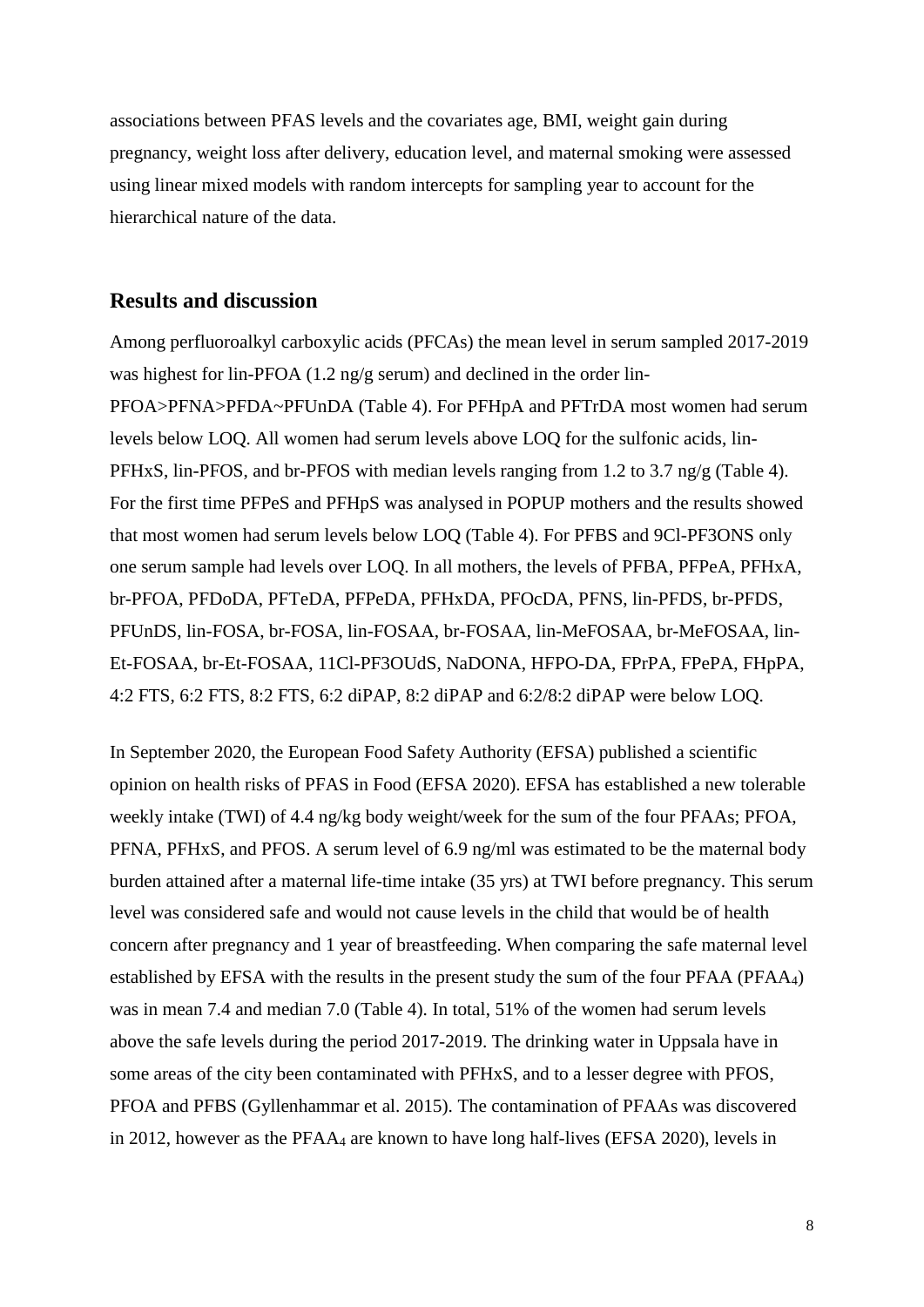Uppsala women may still be affected by the earlier contamination. Therefore, the results are probably not comparable to mothers in Sweden with normal/lower background exposure.

| <b>PFAS</b>           | $\mathbf n$ | $n <$ LOQ      | <b>Mean</b> <sup>a</sup> | <b>Median</b> | Range            |
|-----------------------|-------------|----------------|--------------------------|---------------|------------------|
| PFHpA                 | 110         | 106            |                          |               | $< 0.082 - 0.20$ |
| lin-PFOA              | 110         | $\overline{0}$ | 1.2                      | 1.0           | $0.26 - 5.60$    |
| <b>PFNA</b>           | 110         | $\overline{0}$ | 0.5                      | 0.4           | $0.13 - 1.59$    |
| <b>PFDA</b>           | 110         | $\overline{7}$ | 0.2                      | 0.2           | $< 0.082 - 1.10$ |
| PFUnDA                | 110         | 16             | 0.2                      | 0.2           | $< 0.082 - 0.46$ |
| PFTrDA                | 110         | 101            |                          |               | $< 0.082 - 0.14$ |
| <b>PFBS</b>           | 110         | 109            |                          |               | $< 0.072 - 0.08$ |
| <b>PFPeS</b>          | 110         | 81             |                          |               | $< 0.078 - 0.43$ |
| lin-PFHxS             | 110         | $\theta$       | 2.3                      | 1.8           | $0.27 - 10.87$   |
| br-PFHxS              | 110         | 69             |                          |               | $< 0.078 - 0.47$ |
| tot PFH <sub>xS</sub> | 110         | 69             |                          |               | 0.32-11.34       |
| PFHpS                 | 110         | 63             |                          |               | $< 0.078 - 0.29$ |
| lin-PFOS              | 110         | $\overline{0}$ | 2.5                      | 2.2           | 0.43-7.32        |
| br-PFOS               | 110         | $\overline{0}$ | 0.9                      | 0.9           | $0.29 - 2.49$    |
| tot PFOS              | 110         | $\theta$       | 3.4                      | 3.2           | $0.77 - 9.04$    |
| 9Cl-PF3ONS            | 110         | 109            |                          |               | $< 0.082 - 0.20$ |
| sum $PFAA_4^b$        | 110         | <b>NA</b>      | 7.4                      | 7.0           | 2.26-26.14       |

**Table 4.** Concentrations of PFAS (ng/g) in individual serum samples from nursing primiparous women in Uppsala County 2017-2019.

<sup>a</sup>When calculating means data below LOQ was replaced with LOQ/ $\sqrt{2}$ .

<sup>b</sup>Sum of the four PFAA; lin-PFOA, PFNA, tot PFHxS, and tot PFOA

Linear (lin), branched (br), sum of lin and br (tot).  $NA = not$  applicable

#### *Temporal trends*

The temporal trend analysis utilized PFAA serum levels from mothers sampled 1996-2019. In total, analyses have been performed on 9 different batches during an 8 year period and the LOQs varied between analytical runs (Table 3). The results of the multivariate analyses show temporal trends in PFAA levels, adjusted for possible temporal changes in personal characteristics associated with serum PFAA concentrations (Table 5, Fig. 1-2). PFUnDA, PFTrDA, and PFBS showed increasing temporal trends during the study period 1996-2019, but for PFBS a CP was observed around year 2011. The trend before 2011 was increasing but not significant. After the CP the PFBS levels have decreased with 17% per year (mean) (Table5). For PFHxS a CP was observed 2009-2011 with significant increasing trends before and decreasing trend after the CP. The results of PFBS and PFHxS shows that serum levels have decreased after the drinking water contamination was mitigated in 2012. The results showed an increasing trend for PFNA, on average 5% per year, before the CP in 2008 (Table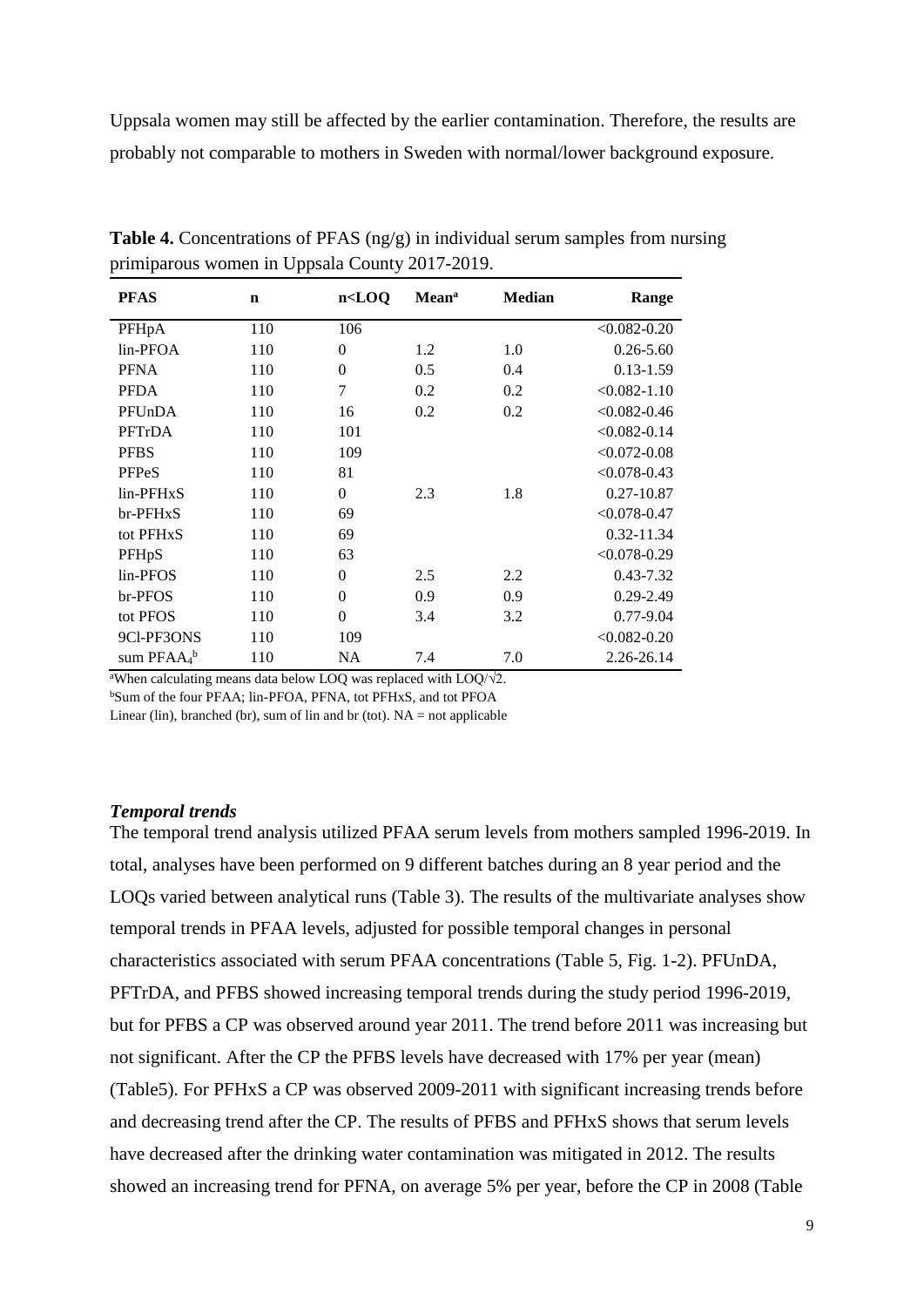5, Fig. 1). After the CP, 2008-2019, a significant downward trend was observed for PFNA of 7% per year (mean). PFOA and PFOS showed decreasing temporal trends over the entire study period with, respectively, 5 and 9% annual mean decrease per year (Table 5, Fig. 1). PFOS levels have decreased much faster than the levels of PFOA which is consistent with the almost complete phase-out of PFOS and related compounds. No temporal trend was observed for PFHpA and PFDA. Figure 1 shows that the results for PFBS, PFHpA and PFTrDA are more uncertain than the results for the other PFAAs, due to generally very low concentrations and omission of data from analytical batches with high LOQs. Results of PFPeS and PFHpS, (decreasing trend for PFHpS) are also very uncertain due to that and because of low n values (Table 5, Fig. 5).

PFAS temporal trends have previously been studied in pooled samples from the POPUP cohort 1997-2017 (Miaz et al. 2020). The temporal trends for the whole period in the present study are in concordance with Miaz et al. (2020) for PFOA (-5% per year), PFUnDA (2% per year), and PFOS (-9% per year) (mean values). In the present study we observed an annual increase in concentration of PFTrDA (2%) and PFBS (7%), whereas no temporal trend was observed in the pooled trend analysis (Miaz et al. 2020). In the pooled temporal trend analysis significant temporal trends were found for PFHpA (-5%), PFNA (2%), PFDA (3%), and lin-PFHxS (4%) (mean values) (Miaz et al. 2020) which were not observed in the present study (Table 5). In Miaz et al. (2020) significant CPs were observed for all PFAAs evaluated in the present study and for PFNA and PFHxS the results were similar. For PFOS, a later CP year was observed around 2003-2004 compared to Miaz et al. (2020) reporting a CP around year 2001.

In the present study individual samples were evaluated and temporal trends were adjusted for potential confounders (Table 6). The adjustment could be one reason for the differences between the present study and the previous temporal trend study of pooled samples from the POPUP-mothers (Miaz et al. 2020) and that samples from year 2018 and 2019 were included. Another difference is that analyses have occurred in total 9 batches with different LOQs in the present study, which might also affect the statistical analysis, as can be seen in figure 1 for PFHpA, PFTrDA, PFBS, and possibly also for br-PFHxS.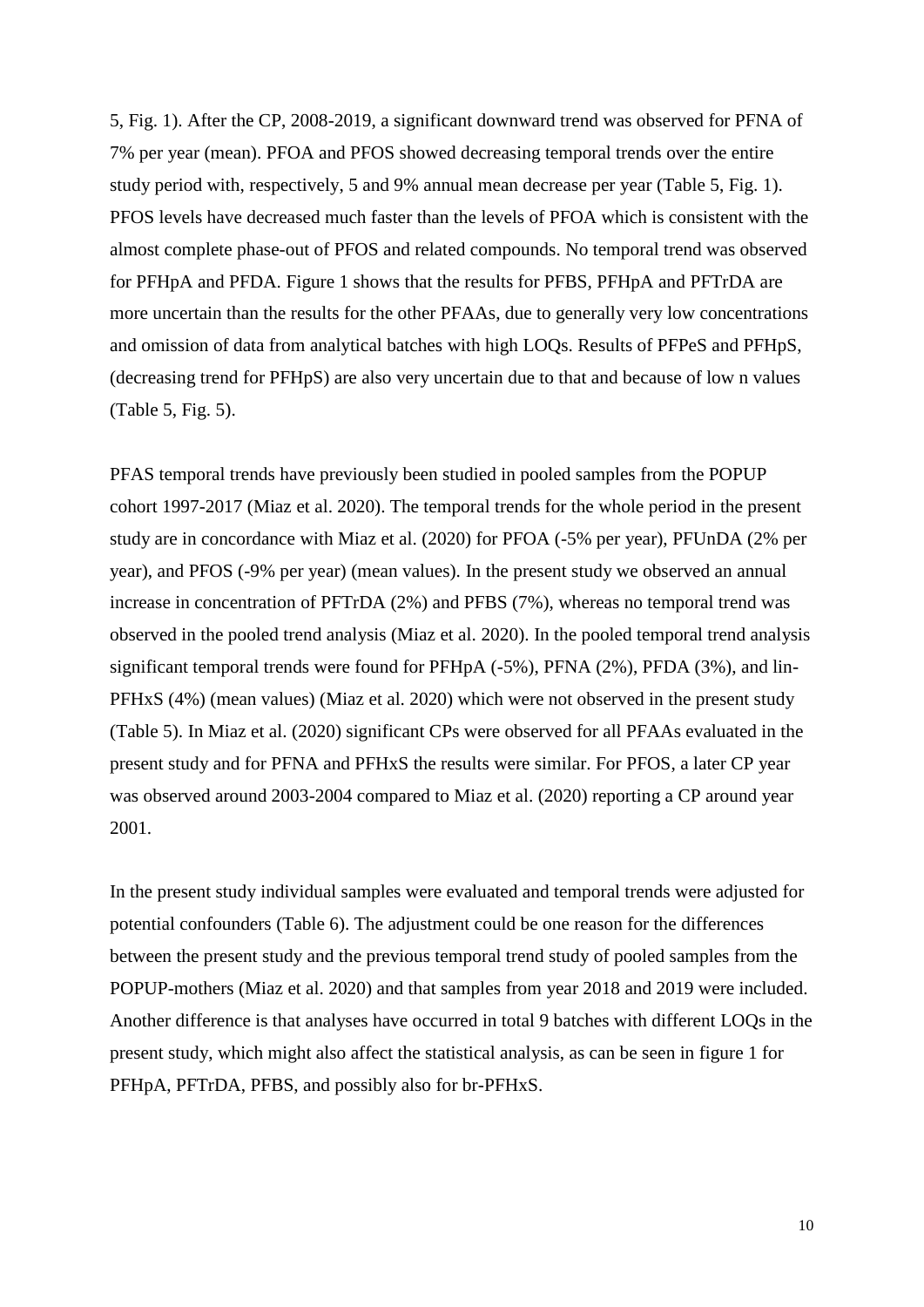| <b>PFAS</b>        | $\mathbf n$ | Mean change | 95% CI      | p       | $\mathbb{R}^2$ | <b>Change point</b> | Mean change | p       | Mean change | $\mathbf{p}$ |
|--------------------|-------------|-------------|-------------|---------|----------------|---------------------|-------------|---------|-------------|--------------|
|                    |             | per year    |             |         |                | year (CP)           | before CP   |         | after CP    |              |
|                    |             | $(\%)$      |             |         |                |                     | (%)         |         | (%)         |              |
| PFHpA              | 742         | $-1.6$      | $-4.2/1.1$  | 0.23    | 0.023          | ns                  |             |         |             |              |
| <b>PFOA</b>        | 742         | $-4.7$      | $-5.7/-3.8$ | < 0.001 | 0.81           | ns                  |             |         |             |              |
| <b>PFNA</b>        | 742         | 0.87        | $-0.16/1.9$ | 0.095   | 0.085          | 2008                | 5.3         | < 0.001 | $-7.0$      | < 0.001      |
| <b>PFDA</b>        | 742         | 1.0         | $-0.38/2.5$ | 0.15    | 0.055          | ns                  |             |         |             |              |
| PFUnDA             | 742         | 1.7         | 0.16/3.2    | 0.032   | 0.16           | ns                  |             |         |             |              |
| PFTrDA             | 742         | 2.2         | 1.0/3.5     | < 0.001 | 0.38           | ns                  |             |         |             |              |
| <b>PFBS</b>        | 742         | 7.7         | 4.0/12      | < 0.001 | 0.45           | 2011                | 2.5         | 0.19    | $-17$       | 0.003        |
| PFPeS <sup>a</sup> | 129         | 2.6         | $-7.6/14$   | 0.60    | $\overline{0}$ | ns                  |             |         |             |              |
| lin-PFHxS          | 740         | 0.90        | $-1.1/2.9$  | 0.36    | $\mathbf{0}$   | 2011                | 5.8         | < 0.001 | $-16$       | < 0.001      |
| br-PFHxS           | 740         | 0.31        | $-2.1/2.8$  | 0.79    | $\mathbf{0}$   | 2009                | 8.5         | < 0.001 | $-18$       | < 0.001      |
| tot PFHxS          | 740         | 0.86        | $-1.1/2.9$  | 0.39    | $\overline{0}$ | 2010                | 6.0         | < 0.001 | $-15$       | < 0.001      |
| PFHpS <sup>a</sup> | 129         | $-7.6$      | $-11/-3.6$  | 0.0053  | 0.71           | ns                  |             |         |             |              |
| lin-PFOS           | 741         | $-9.0$      | $-10/-7.8$  | < 0.001 | 0.91           | 2004                | 1.3         | 0.22    | $-9.7$      | < 0.001      |
| br-PFOS            | 741         | $-9.8$      | $-11/8.6$   | < 0.001 | 0.93           | 2003                | 1.7         | 0.18    | $-13$       | < 0.001      |
| tot PFOS           | 741         | $-9.2$      | $-10/-8.1$  | < 0.001 | 0.92           | 2004                | 0.82        | 0.38    | $-9.8$      | < 0.001      |

**Table 5.** Annual change in PFAS concentrations in serum 1996–2019 and significant change points (CP) in the temporal trends. Adjusted for age, BMI, weight gain during pregnancy, weight change between delivery and sampling, educational level and smoking.

 $a_{2006-2019}$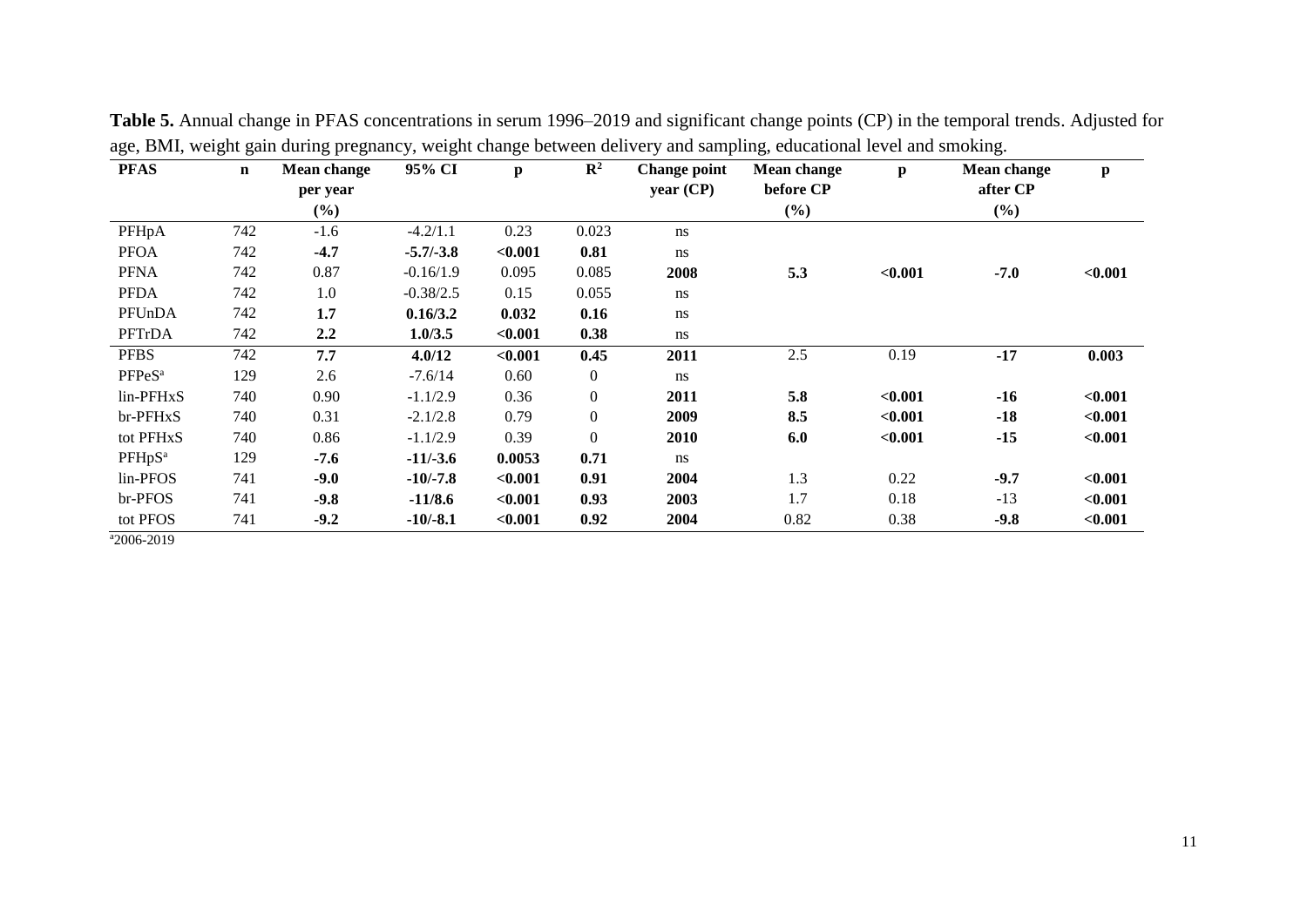

12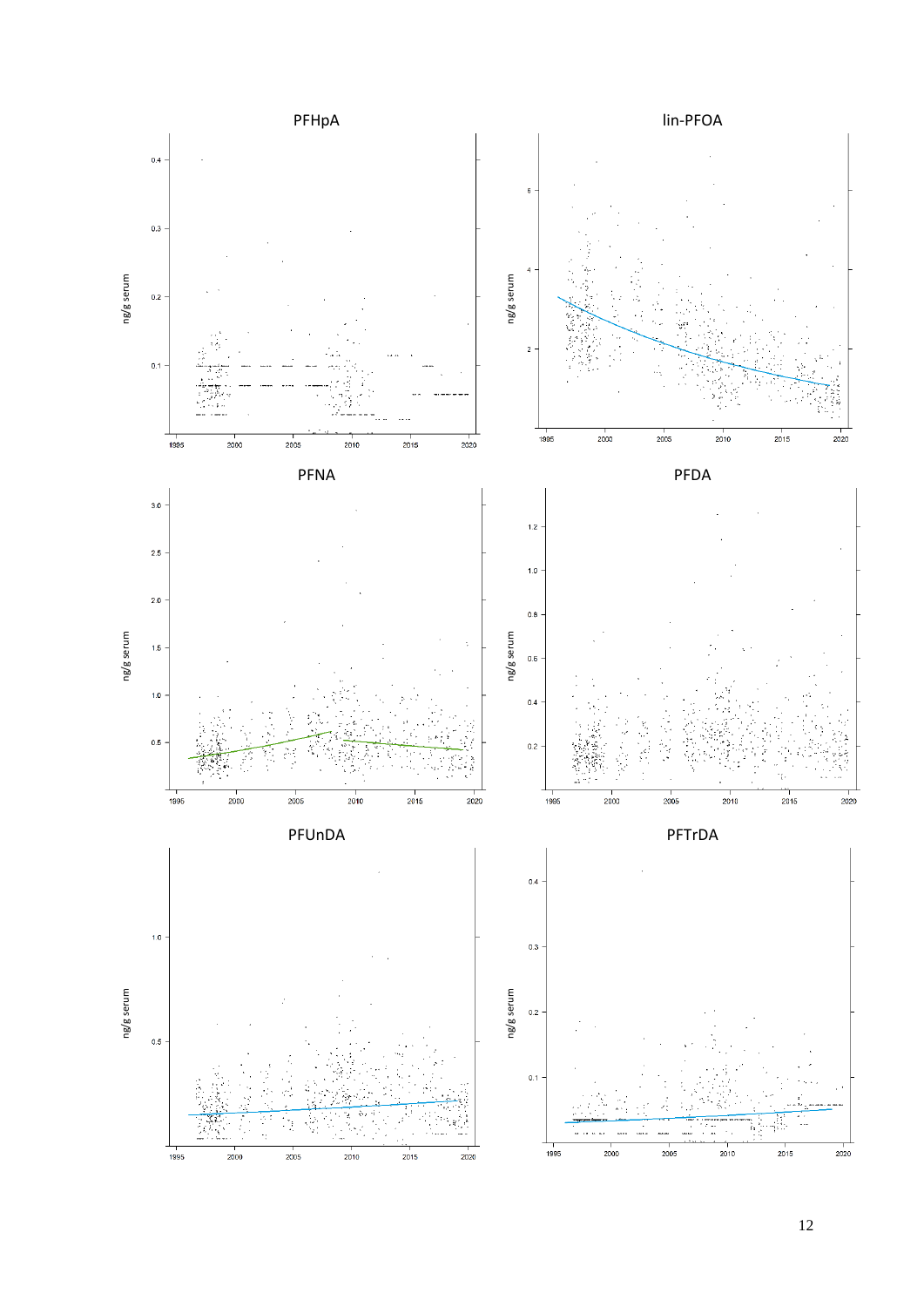

**Figure 1.** Temporal trends of PFAA in serum from first-time mothers in Uppsala 1996-2019. Blue line = temporal trend, green line = temporal trend before or after change point year.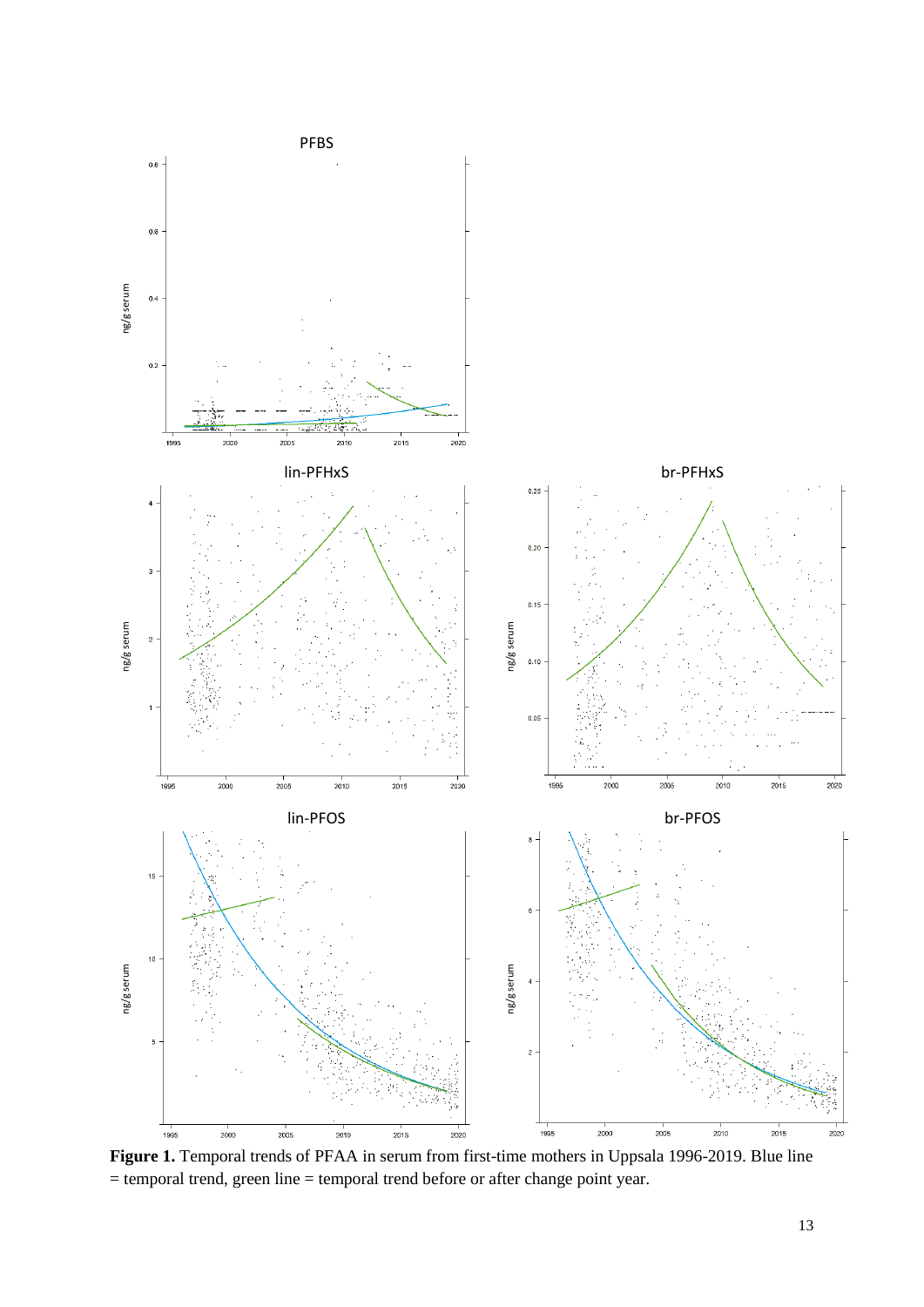

**Figure 2.** Levels of PFPeS and PFHpS in serum from first-time mothers in Uppsala 1996-2019. Blue line = temporal trend.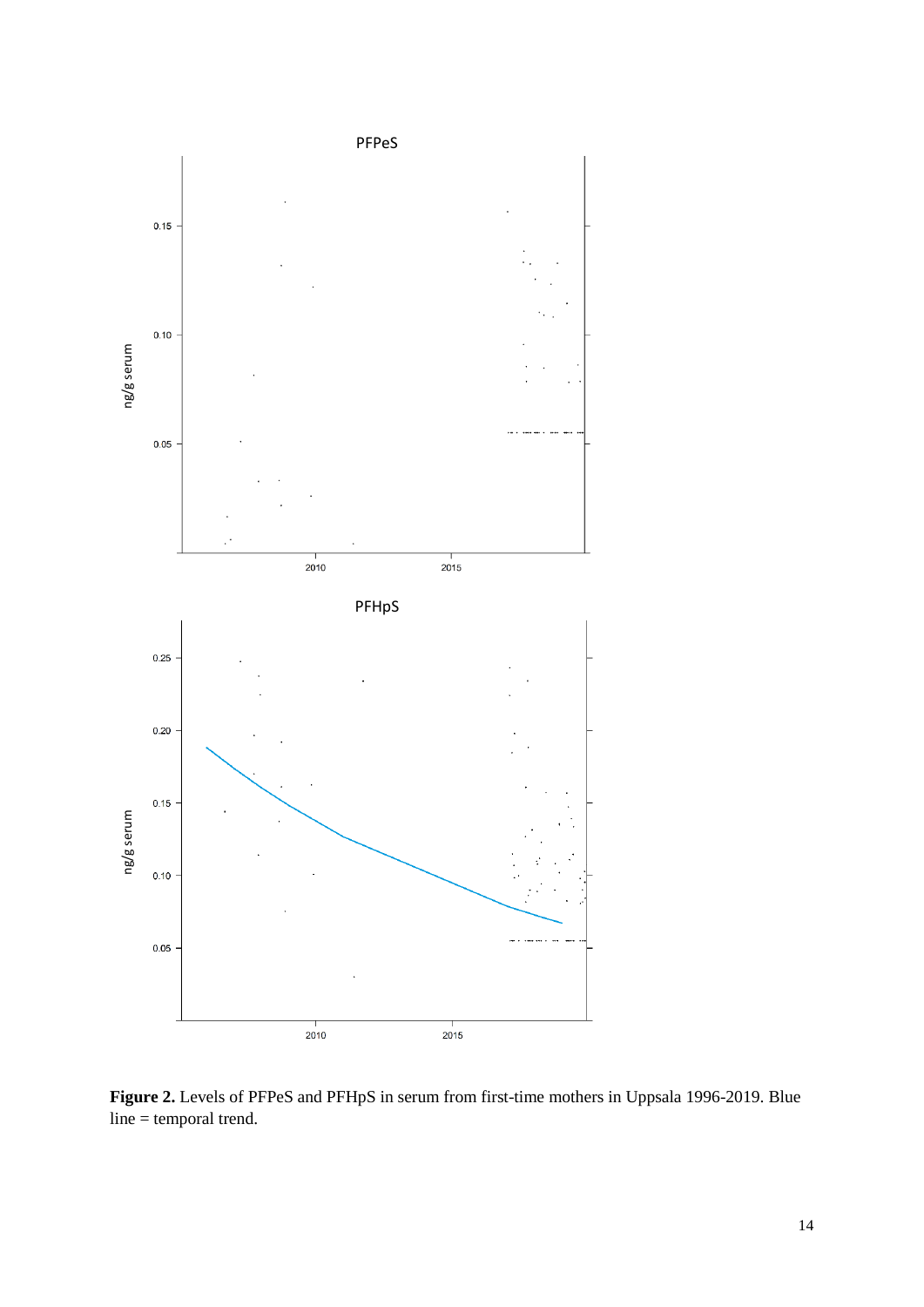#### *Determinants of PFAA levels*

In the multivariate regression analysis it is possible to determine the associations between personal characteristics, included as independent variables in the regression models, and PFAA concentrations. For each determinant the association with PFAA is adjusted for possible influence of the other covariates on the association.

Age was positively associated with serum levels of PFNA, PFDA, PFUnDA, PFTrDa, and PFOS with an increase of 1-2% of PFAA level per year of increased age. The lin-PFHxS, tot PFHxS, and the PFCAs were inversely related to BMI, except in the case of PFHpA and PFNA (Table 6). The serum concentration decreased on average with 1-3% per unit increase in BMI, suggesting that overweight women had slightly lower serum concentrations than women with low BMI. PFAA levels were not associated with an increase in weight during pregnancy or weight loss after delivery, except for a significant association between weight loss and PFPeS and PFHpS. Education level was positively associated with serum PFAA concentrations, except for PFHpA, PFOA, and PFPeS, with on average 13-60% higher concentrations among women with the highest education level (Table 6). PFBS and PFHxS showed the largest difference between women with only high school education and women with more than 3 years of higher education, 40% and 60% increase, respectively. Since these two PFAAs are associated with drinking water contamination it may be speculated that some of the association with education may be related to place of living in Uppsala City. Higher education level is also associated with higher fish consumption that is known to be associated with increased PFAA levels (Berger et al. 2009, Christensen et al. 2017, Papdopoulou et al. 2019). No significant associations were observed between PFAA levels and women that reported stopping smoking before pregnancy (Table 6). For PFOS and PFDA, women that smoked during pregnancy had significantly lower serum concentrations than non-smoking women. There may be other personal characteristics among smokers that cause decreased PFAA concentrations in serum.

The variation of the independent variables in the regression model explained 2-90% of the variation in PFAA concentrations (Table 6), showing that there are important determinants of serum concentrations not studied by us. The highest  $R^2$  was observed for PFOS and PFOA, mainly due to the large between-sampling year variation in concentrations.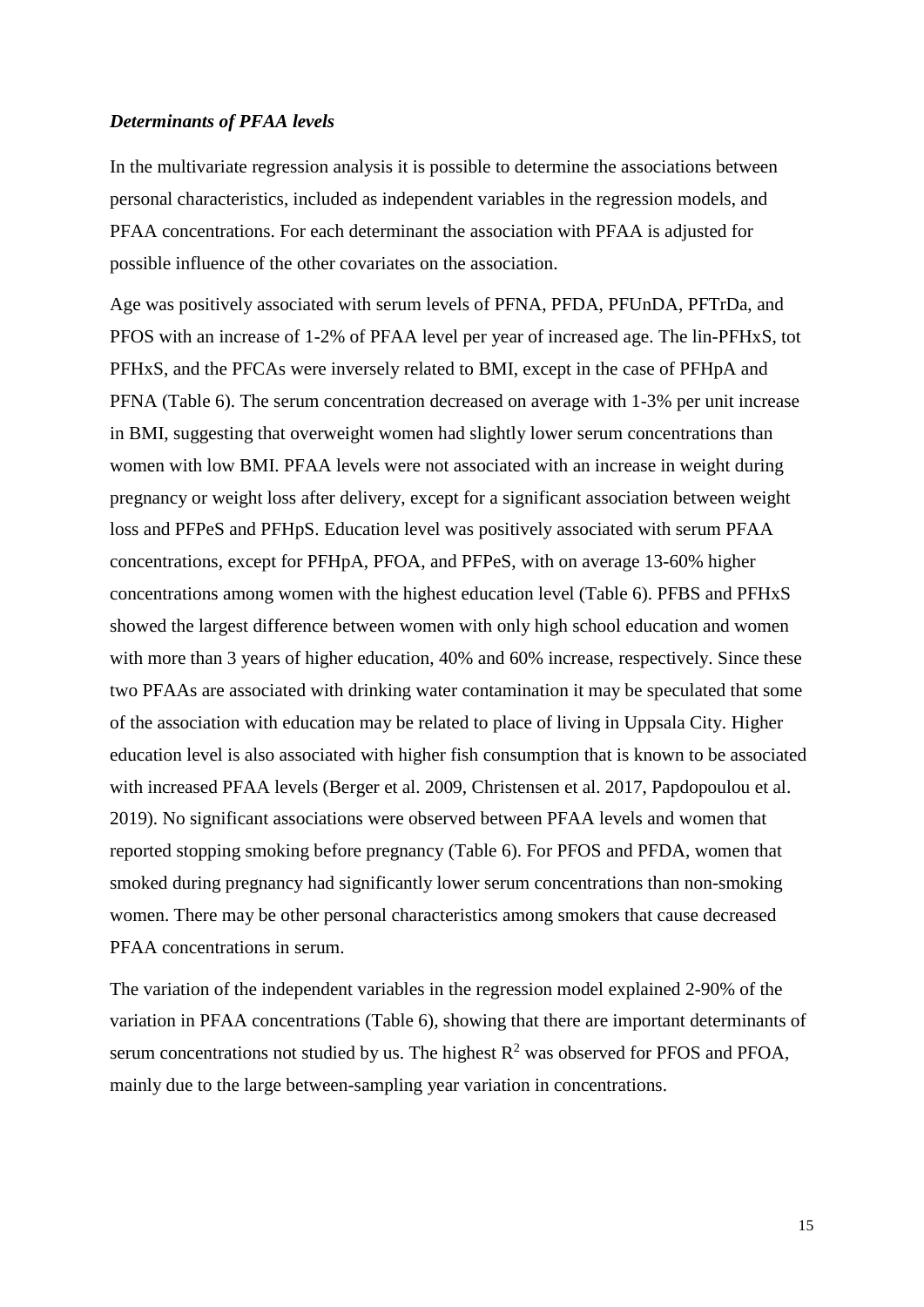| <b>PFAS</b> | $\mathbf n$ | Age         | BMI                  | Weight gain | <b>Weight loss</b> | <b>Education</b> |            | <b>Smoking</b>   |              | $\mathbb{R}^2$          |
|-------------|-------------|-------------|----------------------|-------------|--------------------|------------------|------------|------------------|--------------|-------------------------|
|             |             |             | (kg/m <sup>2</sup> ) |             |                    |                  |            |                  |              |                         |
|             |             |             |                      |             |                    | $\boldsymbol{2}$ | 3          | $\boldsymbol{2}$ | 3            | Including sampling year |
| PFHpA       | 742         | ns          | ns                   | ns          | ns                 | $\rm ns$         | ns         | $\rm ns$         | ns           | 0.023                   |
| <b>PFOA</b> | 742         | ns          | $-1.4(0.005)$        | ns          | ns                 | ns               | ns         | $\rm ns$         | ns           | 0.81                    |
| <b>PFNA</b> | 742         | 1.0(0.005)  | ns                   | ns          | ns                 | ns               | 17 (0.048) | ns               | ns           | 0.085                   |
| <b>PFDA</b> | 742         | 1.3(0.006)  | $-1.4(0.007)$        | ns          | ns                 | ns               | 23(0.060)  | $\rm ns$         | $-18(0.082)$ | 0.055                   |
| PFUnDA      | 742         | 2.2(0.007)  | $-1.7(0.008)$        | ns          | ns                 | ns               | 27(0.069)  | ns               | ns           | 0.16                    |
| PFTrDA      | 742         | 2.3(0.006)  | $-2.6(0.007)$        | ns          | ns                 | ns               | 16(0.062)  | ns               | ns           | 0.38                    |
| <b>PFBS</b> | 742         | ns          | ns                   | ns          | ns                 | ns               | 40(0.091)  | ns               | ns           | 0.45                    |
| PFPeS       | 129         | ns          | ns                   | ns          | 6.7(0.029)         | ns               | ns         | ns               | ns           | $\boldsymbol{0}$        |
| lin-PFHxS   | 740         | ns          | $-2.2(0.009)$        | ns          | ns                 | ns               | 60(0.076)  | ns               | ns           | $\boldsymbol{0}$        |
| br-PFHxS    | 740         | ns          | ns                   | ns          | ns                 | ns               | 72 (0.099) | ns               | ns           | $\overline{0}$          |
| tot PFHxS   | 129         | ns          | $-2.0(0.009)$        | ns          | ns                 | ns               | 60(0.076)  | ns               | ns           | $\overline{0}$          |
| PFHpS       | 741         | ns          | ns                   | ns          | 4.8(0.017)         | 34(0.13)         | 37(0.12)   | ns               | ns           | 0.71                    |
| lin-PFOS    | 741         | 1.5(0.005)  | ns                   | ns          | ns                 | ns               | 18 (0.045) | ns               | $-15(0.061)$ | 0.91                    |
| br-PFOS     | 741         | 0.96(0.004) | ns                   | ns          | ns                 | ns               | 13 (0.044) | ns               | $-12(0.059)$ | 0.93                    |
| tot PFOS    | 742         | 1.3 (0.004) | ns                   | ns          | ns                 | ns               | 16 (0.044) | ns               | $-14(0.059)$ | 0.92                    |

**Table 6.** Percent change in PFAA serum concentration per unit change in covariates included in the multiple regression analyses (mean (standard error)), and coefficient of determination  $(\mathbb{R}^2, \%)$  of the whole regression model also including the covariate "sampling year".

The variable "Education" included women with high school education (1, reference group), women with 1-3 years of higher eductation (2) and women with more than 3 years of higher education (3). Women that had never smoked was reference group for the variable "smoking", group (2) women who had stopped smoking before pregnancy and (3) women who smoked during pregnancy or stopped smoking during the 1<sup>st</sup> trimester of pregnancy. ns=not significant p>0.05.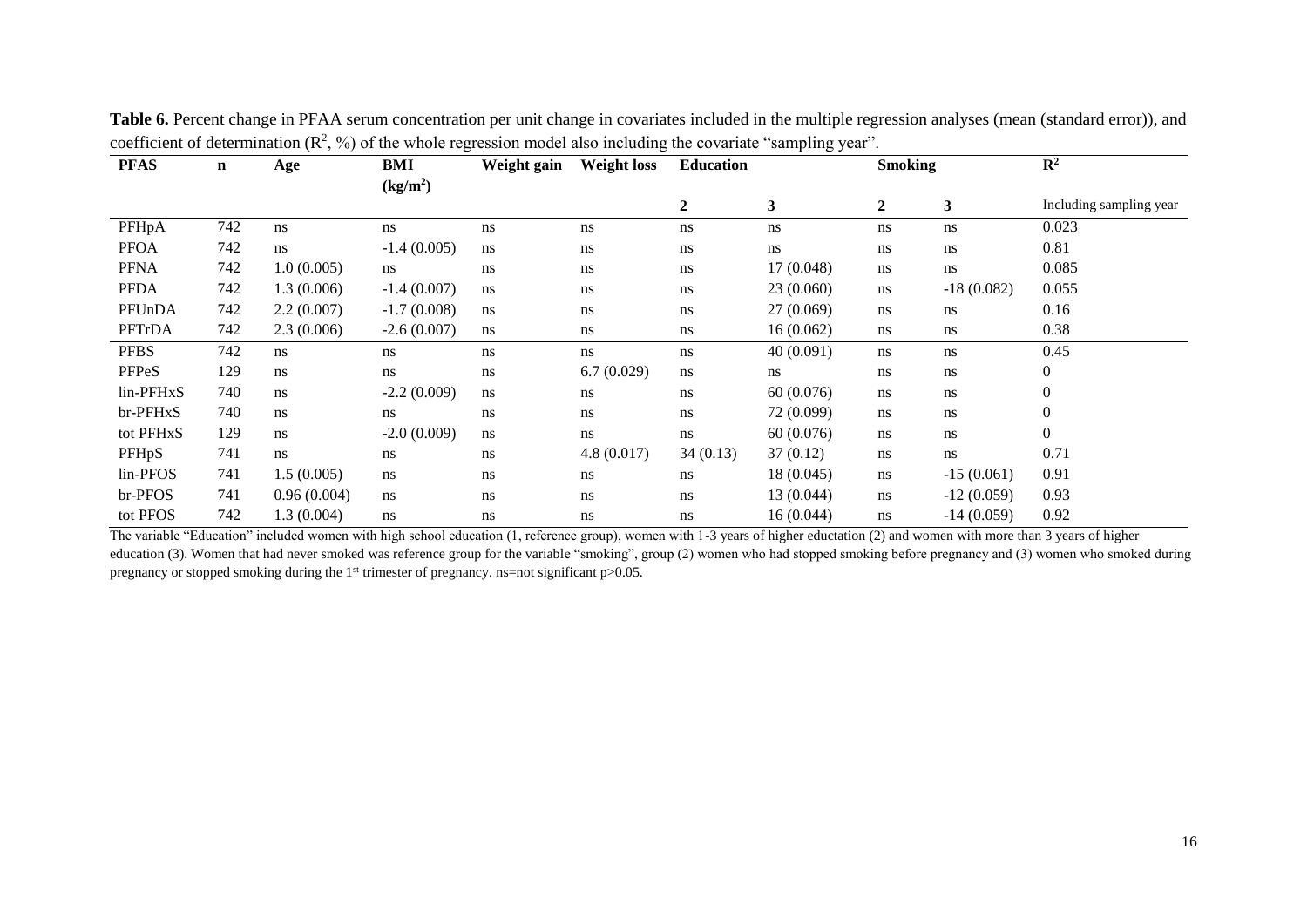## **CONCLUSION**

Temporal trends for PFOS and PFOA are declining as a result of international regulation and phase-out initiatives. Due to drinking water contamination, serum concentrations of PFBS and PFHxS have been increasing in the mothers from Uppsala. At around year 2010-2011 levels had started to decrease (CP) which is consistent with the initiation of efforts to mitigate the contamination in July 2012. Concentrations of PFUnDA have been increased about 2% per year during the entire study period, 1996-2019, but for PFNA a cessation of the increase was observed around 2008 and thereafter the levels are decreasing. It is important to follow-up the trends of PFAS in the future in the POPUP mothers to confirm if the exposure of the population continues to decrease at the same rate and for those substances that do not show a downward trend if the levels will level out and then decrease.

#### **References**

Berger U, Glynn A, Holmström KE, Berglund M, Ankarberg EH, Törnkvist A. 2009. Fish consumption as a source of human exposure to perfluorinated alkyl substances in Sweden analysis of edible fish from Lake Vattern and the Baltic Sea. Chemosphere. 76(6):799-804.

Christensen KY, Raymond M, Blackowicz M, Liu Y, Thompson BA, Anderson HA, Turyk M. 2017. Perfluoroalkyl substances and fish consumption. Environ Res. 154:145-151.

- EFSA CONTAM Panel (EFSA Panel on Contaminants in the Food Chain). 2020. Scientific Opinion on the risk to human health related to the presence of perfluoroalkyl substances in food. EFSA Journal 18(9):6223, 391pp.
- Gebbink WA, Glynn A, Berger U. 2015. Temporal changes (1997-2012) of perfluoralkyl acids and selected precursors (including isomers) in Swedish human serum. Environ Pollut 199, 166- 173.
- Giesy JP, Kannan K. 2001. Global distribution of perfluorooctane sulfonate in wildlife. Environ Sci Technol 35, 1339-1342.
- Glynn A, Berger U, Bignert A, Ullah S, Aune M, Lignell S, Darnerud PO. 2012. Perfluorinated alkyl acids in blood serum from primiparous women in Sweden: Serial sampling during pregnancy and nursing, and temporal trends 1996-2010. Environ Sci Technol 46, 9071-9079.
- Glynn A, Benskin J, Gyllenhammar, Aune M, Cantillana T, Sandblom O. 2017. Temporal trends of perfluoroalkyl substances (PFAS) in individual serum samples from first-time mothers in Uppsala 1996-2016. Sakrapport till den hälsorelaterade miljöövervakningen.
- Gützkow KB, Haug LS, Thomsen C, Sabaredzovic A, Becher G, Brunborg G. 2012 Placental transfer of perfluorinated compounds is selective – a Norweigan Mother and child cohort study. Int J Hyg Environ Health 215(2):216-219.
- Gyllenhammar I, Berger U, Sundström M, McCleaf P, Eurén K, Eriksson S, Ahlgren S, Lignell S, Aune M, Kotova N, Glynn A. 2015. Influence of contaminated drinking water on